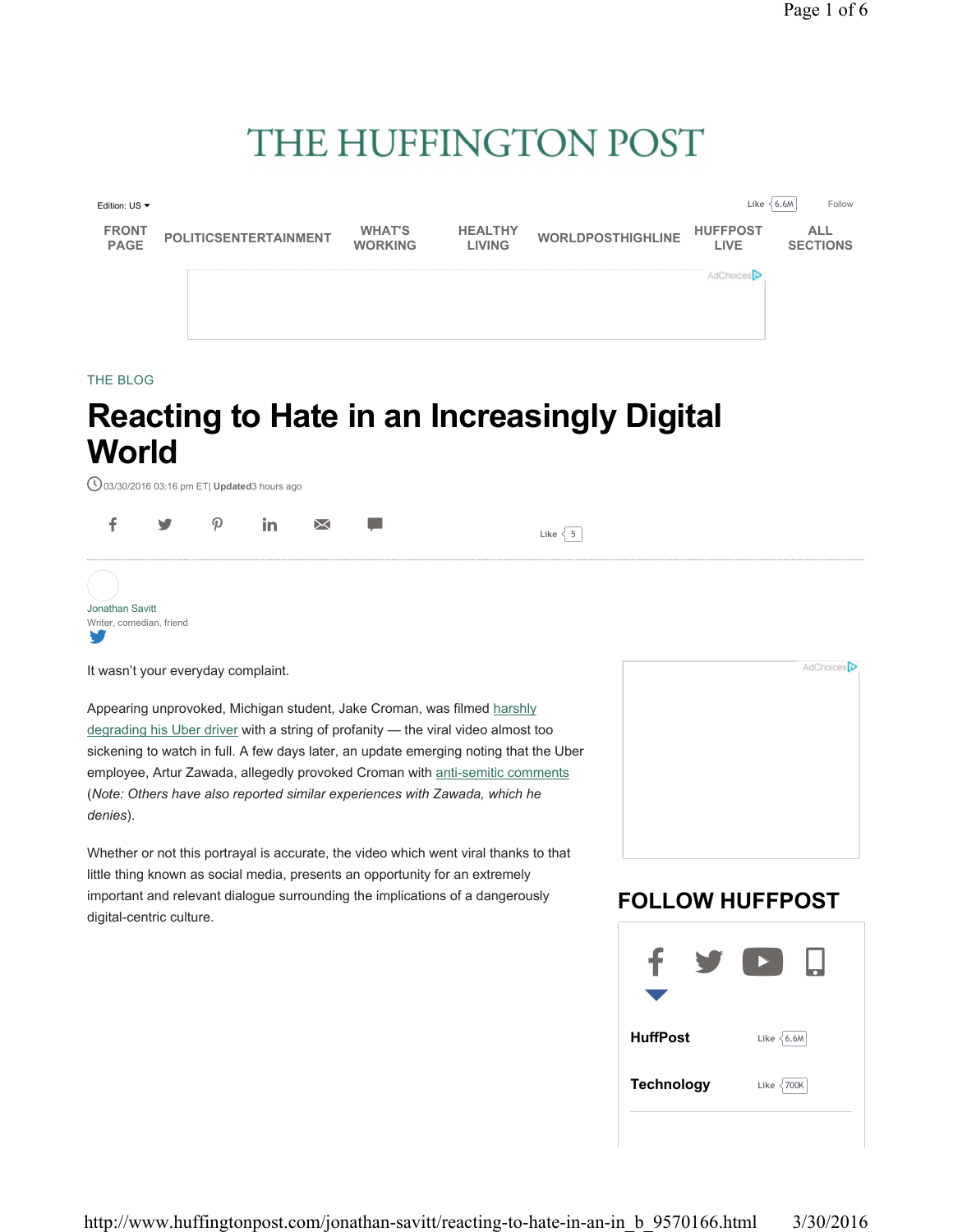

Both parties acting in the wrong, this kind of hateful, derogatory discourse has no place in society and must be addressed. Because it's not just this specific case. Incidents like this, and much worse, occur each and every day — constantly being influenced by an era marked with anonymity and hyper-communication.

Allow me to elaborate.

Social media acts a double-edged sword. On one hand, it provides us with the privilege to interact with content like never before. We see news at record speed. We get to know exactly what Carly Rae Jepsen is thinking. We engage in newfound ways. And, oh, here's the downside. *We interact in newfound ways*.

Just as social innovations grant us ways to confront the bad and spread the good in the world, they also equally disrupt our ecosystem in hapless ways.

The anonymous, sheltered nature of social outlets encourage people to share harmful thoughts with minimal consequence and accountability. FYI two concepts that don't bode well for a community.

We can take the topic of anti-semitism, for example. As a religious minority I'm fortunate enough that I have not had to endure huge amounts of adversity or discrimination in my life. As a child and teen I experienced some anti-semitism, mostly comments here and there; then after my digital presence started to build I started experiencing it more and more along with the additional non-religion based cyberbullying. I remember the first time I was called a kike in person and also on the Internet. And I'm positive many have similar experiences.

**Quick/fun game: How many hateful comments can you find online right now? It's almost laughable if it weren't so pathetic.** 

# **HUFFPOST NEWSLETTERS**

| Get top stories and blog posts emailed to me each day.<br>Newsletters may offer personalized content or<br>advertisements.Learn More. |            |  |
|---------------------------------------------------------------------------------------------------------------------------------------|------------|--|
|                                                                                                                                       | Subscribe! |  |

## **SUGGESTED FOR YOU**

?

• 1. Nia Vardalos Delayed 'My Big Fat Greek Wedding 2' To Become A Mom



6 days agolive.huffingtonpost.comThe Huffington Post HuffingtonPost.com (AOL) writer • 2. Jurnee Smollett-Bell Reveals Her Brother Jussie Can Burp This Classic



2 weeks agolive.huffingtonpost.com HuffingtonPost.com (AOL) weird • 3. Dudes Launch 'Babes For Trump' Instagram To Elevate Women's 'Voices'



a day agohuffingtonpost.comThe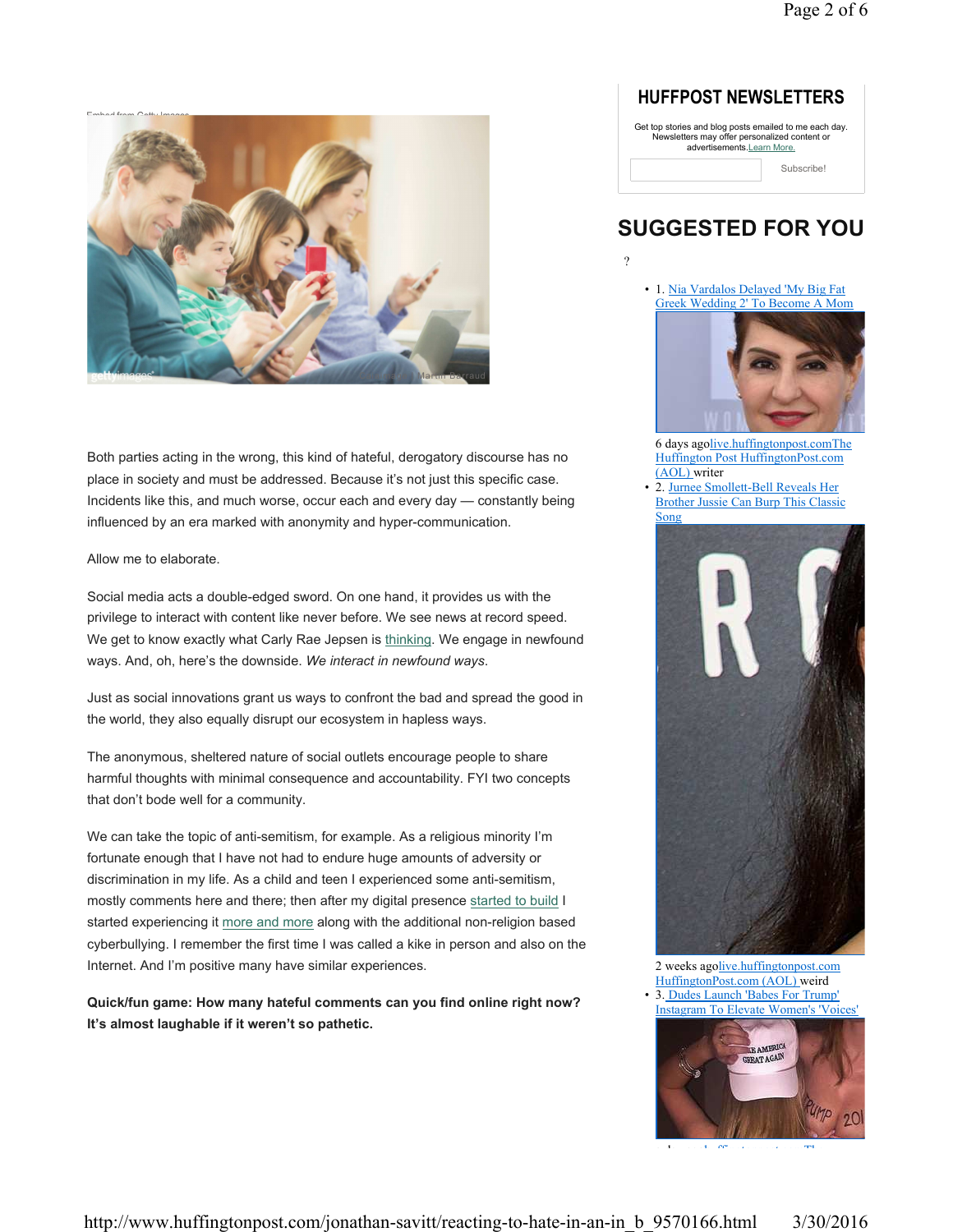

And it's not just related to minorities, but cyberbullying in general. In a way, this digital behavior can be classified as a form of deindividuation - or the notion that once you are thrown into a group, you lose self-awareness and act without fear of consequences.

The Internet is kind of like a constant Spring Break, but for awful people. Though instead of beer bongs it's idiotic rhetoric.

And this mindset is more and more so trickling into the heart of our (real life) culture, too. Just as reality is influencing what is deemed worthy enough to be posted on social media (food, mostly), the opposite is also occurring.

As a whole we are spending so much time in the digital world that our off-and-online lives are being blurred into one. We are experiencing a crossover. In other words, we are on our screens **A LOT**.

Our way of life is, and has been transforming.

We increasingly expect instant gratification. We feel the need to voice our opinion regardless of how crude. We talk more and listen less. We feel as if we can and should be able to control each and every outcome. Of course, this behavior has always existed to some extent, but social media is acting as a megaphone amplifying such idealism and even justifying it as nonconsequential and routine. Make a typo? Simply delete the comment forever. Get in an argument? It's not like you will see the recipient in person, anyways. Say and do whatever you want. It's our mindset, but it's not how reality works or should work.

The scary thing is, we're seeing this more and more in our daily lives.

An angry, inappropriate college kid harassing an Uber employee is one (terrible) thing. A presidential candidate spewing hate and in return gaining a larger following is another.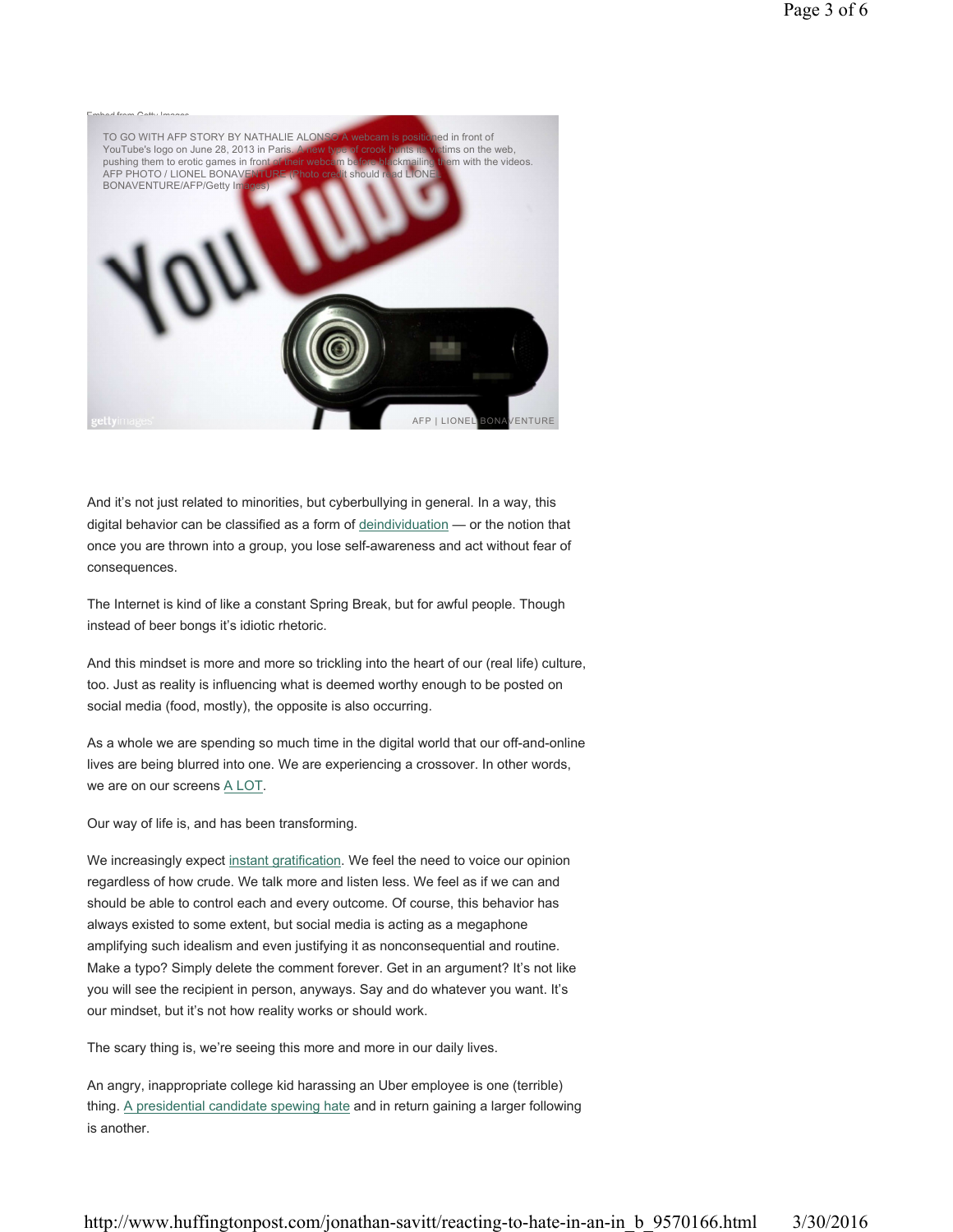

It's cyclic. Social media and reality feed and capitalize off of one another. Hence the rather confusing entanglement. This, to the point that it has become the root of many jokes.

After all, thanks to **Albert Bandura** we learned a long time ago that social behaviors can be acquired through observation. That's precisely what is happening here.

Which leads me back to my original point regarding the original Uber confrontation at hand:

How do we respond to discrimination and hate in an age where immoral ideals are becoming more and more visible — an age where hateful comments can be searched and even endorsed with an easy-to-use tool and algorithm?

(*\*Note the American Bar Association's thoughts on free speech and social media*)

If student, Jake Croman, was reacting to anti-semitic comments by his driver, what was the appropriate way to respond? Because no matter how grotesque, it wasn't what we saw in that video.

Hate has become so routine in our lives that we no longer place value on our responses.

While this was clearly an emotional situation, it is not in anyone's interest to fight hate with more hate. Of course, it's easier said than done, especially when you, yourself are on the outside and not making the decision in a high-charged situation. As they say, hindsight is 20/20, something only more true with social media. So I'm not by any means attempting to step in as someone with all of the answers. Rather, I have personally been witness to the gloomy trend of more hate in real and digital life.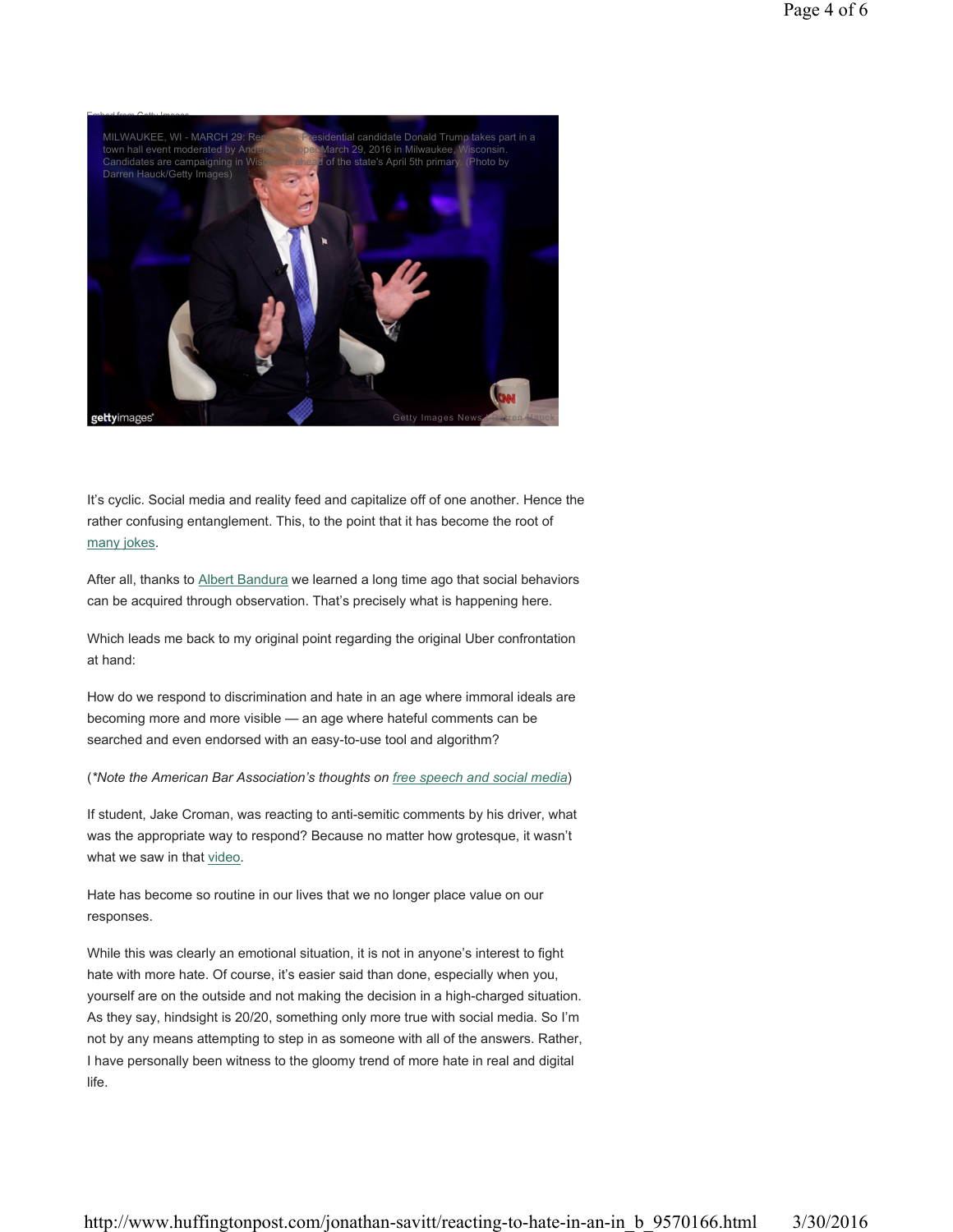In either case, it may be easier to respond with anger and insults. I'm not arguing that. And I'm not judging. Take that from the person who just found a Reese's on the ground and took it home. When it comes down to it, this, while perhaps giving a temporary boost of self-pride, does nothing long-term, short of further creating barriers. I've learned first hand as many have.

Instead, let's strive for educating — or at the very least respectful dialogue. Because education requires a two way street, the teacher and learner must be committed. Unfortunately, chances are if your counterpart is already rooted in such strong belief, not much you say at that given moment will be able to persuade them.

#### But that doesn't mean you shouldn't do anything.

One of my favorite stories to tell as it relates to appropriate reactions to negative and hateful behaviors is that of writer and all-around inspirer, Galit Breen, who I met in my home state of Minnesota.



She often tells of her experience being publicly fat-shamed after including a picture of herself in a HuffPost article. She explains that after her months of (warranted) devastation, she decided to take action in a positive way. She wrote a second article addressing cyberbullying and stating that "we should be kinder to each other online." A simple, yet powerful message. Did I mention that she also landed a book deal, TEDx talk, and thousands of Twitter followers because of it? She's been motivating others, including myself, ever since. This is the positive, beautiful side of social media. The kind that influences tangible change.

It's actions such as that of Galit and those of other similar movements that we should keep in mind when responding to hate speech whether online or in real life. It's peaceful protests, it's movements like the Noh8 Campaign, and it's other nonviolent, education and dialogue-based behavior that really makes a fundamental difference in the end.

A groundbreaking, innovative idea? Not even close. In fact, a concept as original as faking a phone call to get out of an uncomfortable conversation. But nonetheless something that we all need to be reminded of every now and then.

Unfortunately hate and discrimination are not going away. If anything, trends point to it getting worse. For that reason it's up to us to combat it with good when possible. We can't control everything, but we can make what we can count.